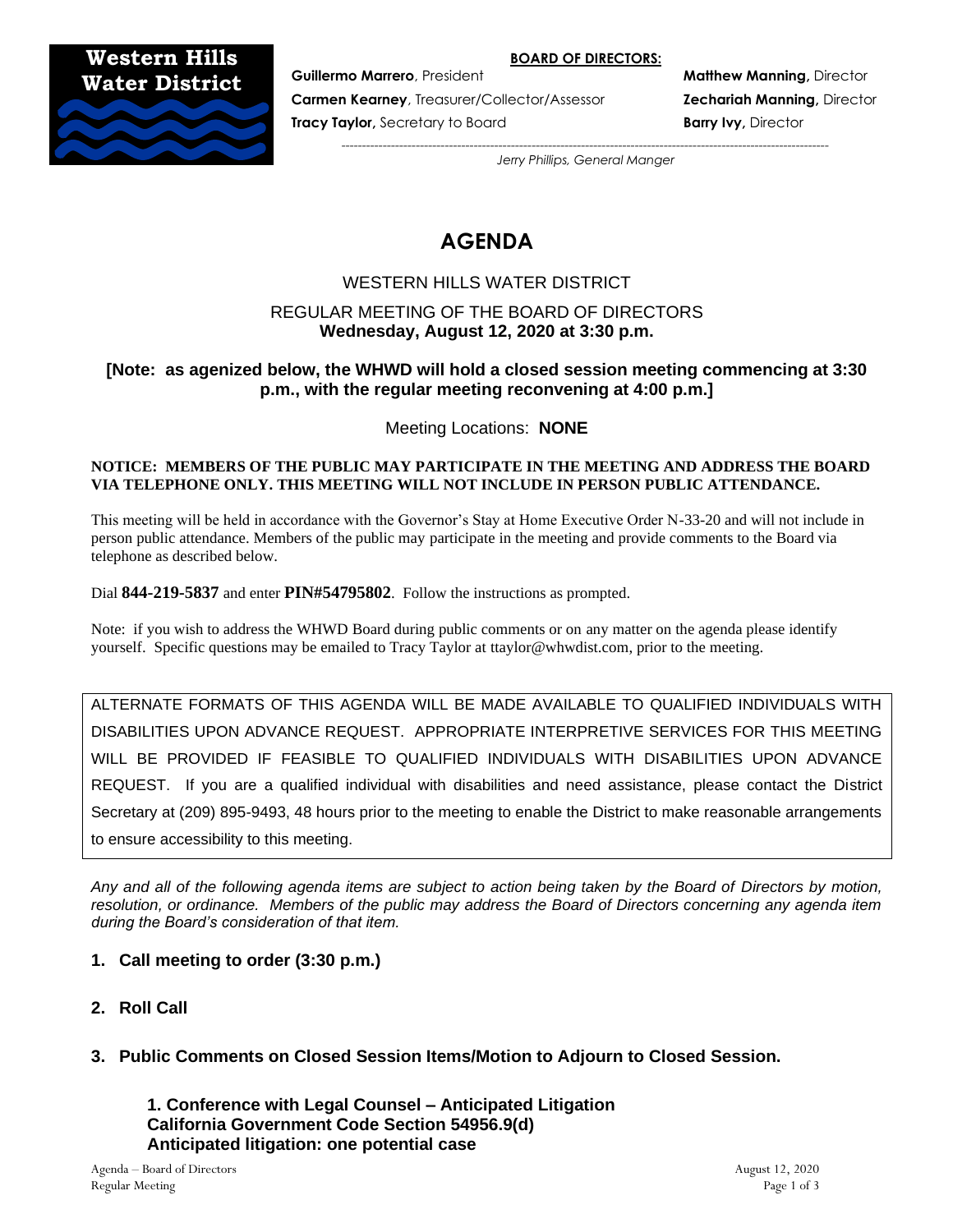## **4:00 p.m. – Reconvene Open Session**

### **4. Reportable Actions Taken During Closed Session**

#### **5. Motion approving Consent Calendar**

*All matters listed hereunder shall be acted upon by a single vote of the Board. There will be no individual discussion of these items unless a member of the Board or the public so requests, in which event the matter shall be removed from the Consent Calendar and considered as a separate agenda item.*

- a. Approval of July Check and Warrants.
- b. Approval of minutes for regular meeting July 8, 2020

#### **6. Written Communications**

None

### **7. Action Items**

- **a.** Consider Request from Angel's Crossing LLC to Restore Water Service/Relief from Termination Procedures.
- **b.** Consider Request to change WHWD Board Meeting Start Times.
- **c.** Consider Request to authorize staff to review and investigate process to amend WHWD rules regarding customer-initiated service shut-off/service restoration and implement required standby charges as alternative.

#### **8. Reports by District Staff**

**None** 

#### **9. Reports of Board Members**

*Members of the Board may give verbal reports on activities or request that future matters be placed upon a Board agenda*

a. Status on water rate study from ad hoc committee

#### **10. Public Comment on Items Not on the Agenda**

*Interested persons in the audience or by teleconference are welcome to introduce any topic within the District's jurisdiction. Matters presented under this agenda item may be discussed, but no action can be taken by the Board at this meeting except as follows:*

- *a. Briefly respond to statements made or questions raised.*
- *b. Ask a question for clarification.*
- *c. Provide a reference to staff or other resources for factual information.*
- *d. Request staff to report back at a subsequent meeting.*
- *e. A Board member or the Board itself may take action to direct staff to place a matter of business on a future agenda.*

#### **11. Motion to Adjourn.**

Next Adjourned Regular Meeting: Wednesday, September 9, 2020.